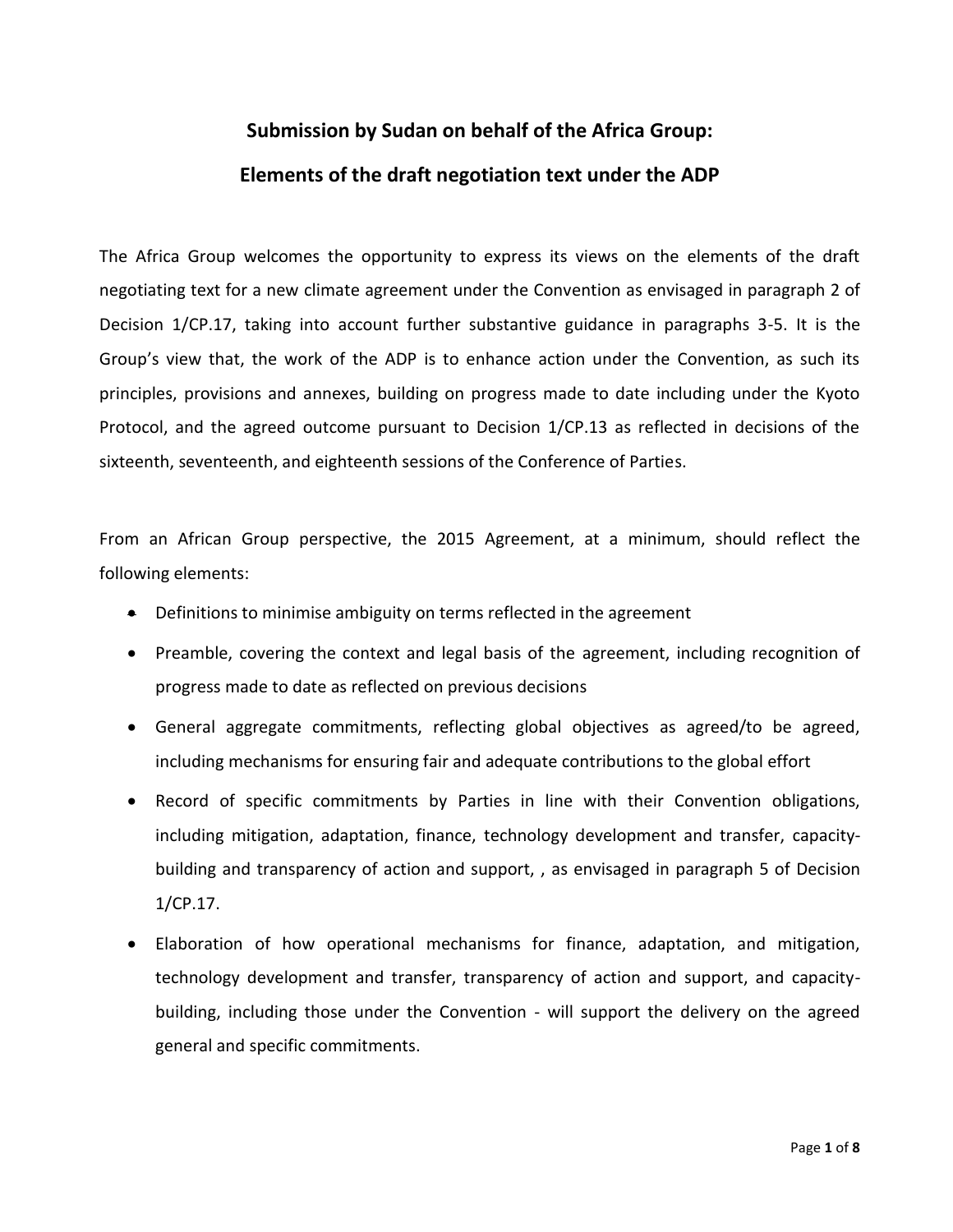- Definition of accountability, compliance provisions as well as review process for the implementation of general and specific commitments, including adequacy of the operational mechanisms
- Agreement on other considerations, including adoption, amendment, entry into force, reservation and options.

This submission further elaborates each of the six elements of the draft negotiating text for the 2015 Agreement to be adopted at COP 20 in Lima, Peru.

# **A: Definitions**

- 1. xxx
- 2. xxx

### **Preamble**

- 1. Reaffirmation of the agreement as being under the Convention, as such its principles and provisions, including its annexes shall apply
- 2. Specific reference to the guidance by science, equity, common but differentiated responsibilities and respective capabilities, historical responsibility, whilst taking into account national circumstances
- 3. Recognition of sustainable development, gender issues, and poverty eradication that are the priorities for Africa and other developing countries, therefore the agreement should reinforce a fair, multilateral rule-based regime that brings to effect the right to equitable access to sustainable development, further recognizing developmental context of environmental policies, and that standards applied by some countries may be inappropriate and/or unwarranted economic and social cost to other countries, in particular developing countries, in line with the principles and provisions of the Convention.
- 4. Affirming that responses to climate change should be coordinated with social and economic development in an integrated manner with a view to avoiding adverse impacts on the latter,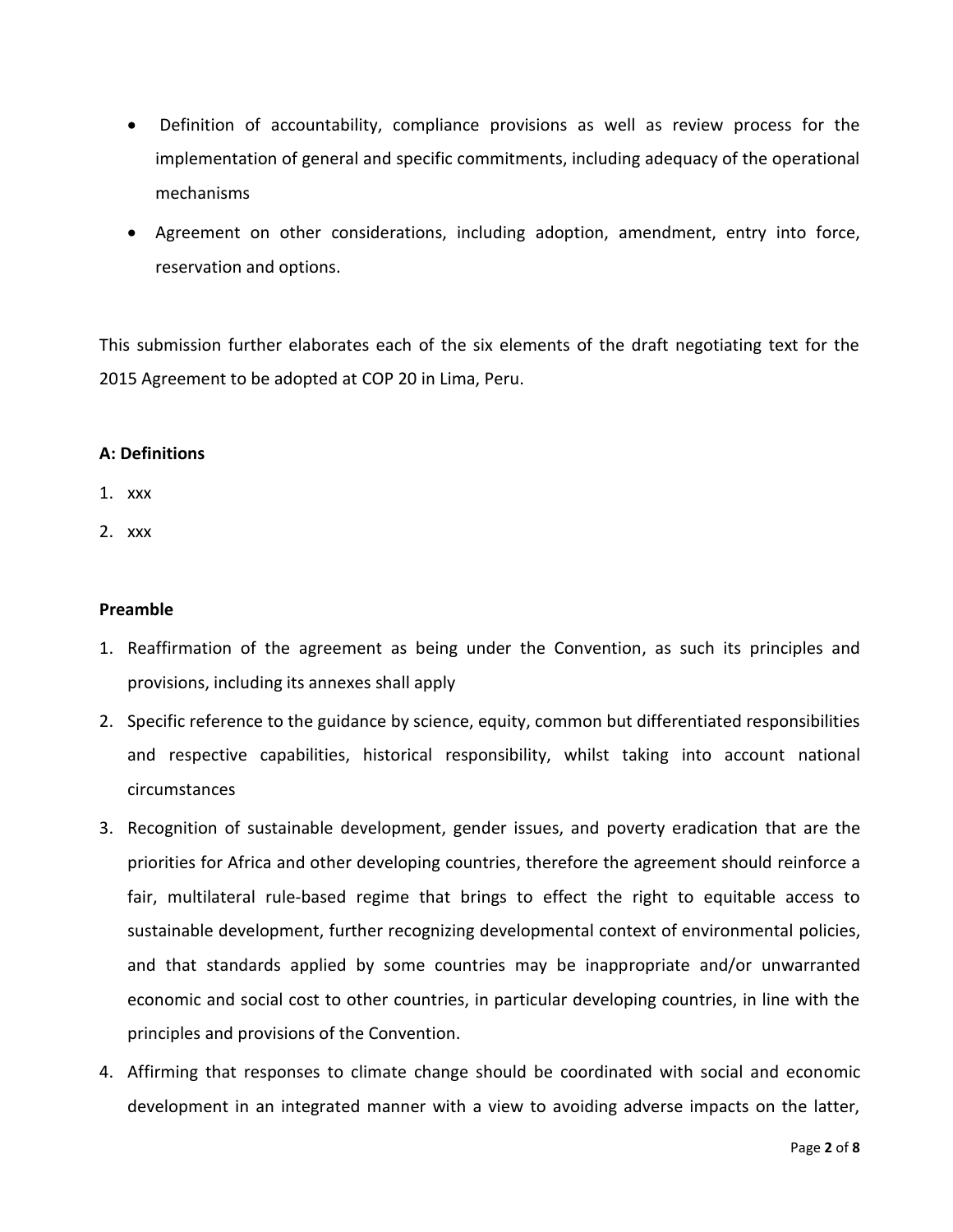taking into full account the legitimate priority needs of developing countries for the achievement of sustained economic growth and the eradication of poverty,

- 5. Recognizing that all countries, especially developing countries, need access to resources required to achieve sustainable social and economic development, as such their energy consumption will need to grow, whilst taking into account the opportunities for achieving better energy efficiency and reduce greenhouse gas emissions, including the application of new technologies on terms which make such an application economically and socially beneficial,
- 6. The agreement should therefore result in a fair sharing of atmospheric space and resources, recognizing the historical use of such resources by Annex I Parties, and equally the global adaptation responsibility, and access to finance technology and capacity support
- 7. Reaffirm the agreement as a further elaboration of the Convention, particularly commitments outlined in Article 4.1, 4.2, 4.3, 4.4, and 4.5 on emission reductions, finance adaptation, capacity building and technology development and transfer, whilst noting special considerations in Articles 4.6, 4.7, 4.8, 4.9, 4.10.

#### **B: General aggregate commitments**

- 1. In accordance with Article 2 of the Convention the agreement should address both the mitigation and associated adaptation needs in a context of agreed temperature goal that does not lead to dangerous anthropogenic interference
- 2. Affirm the agreed temperature goal of keeping temperature increase well below 1.5°C from pre-industrial levels, based on the review as contemplated in paragraph 4 and 138 of decision 1/CP.16
- 3. Define and agree on the required aggregate emission reduction goal; a goal for adaptation recognizing the global nature of adaptation responsibility, including finance and technology support for adaptation; and quantified goals for the associated finance and technology consistent with the temperature goal, taking into account both adaptation and mitigation needs of developing countries, and based on the available studies, country needs assessments, while having a process for regular update of those quantified commitments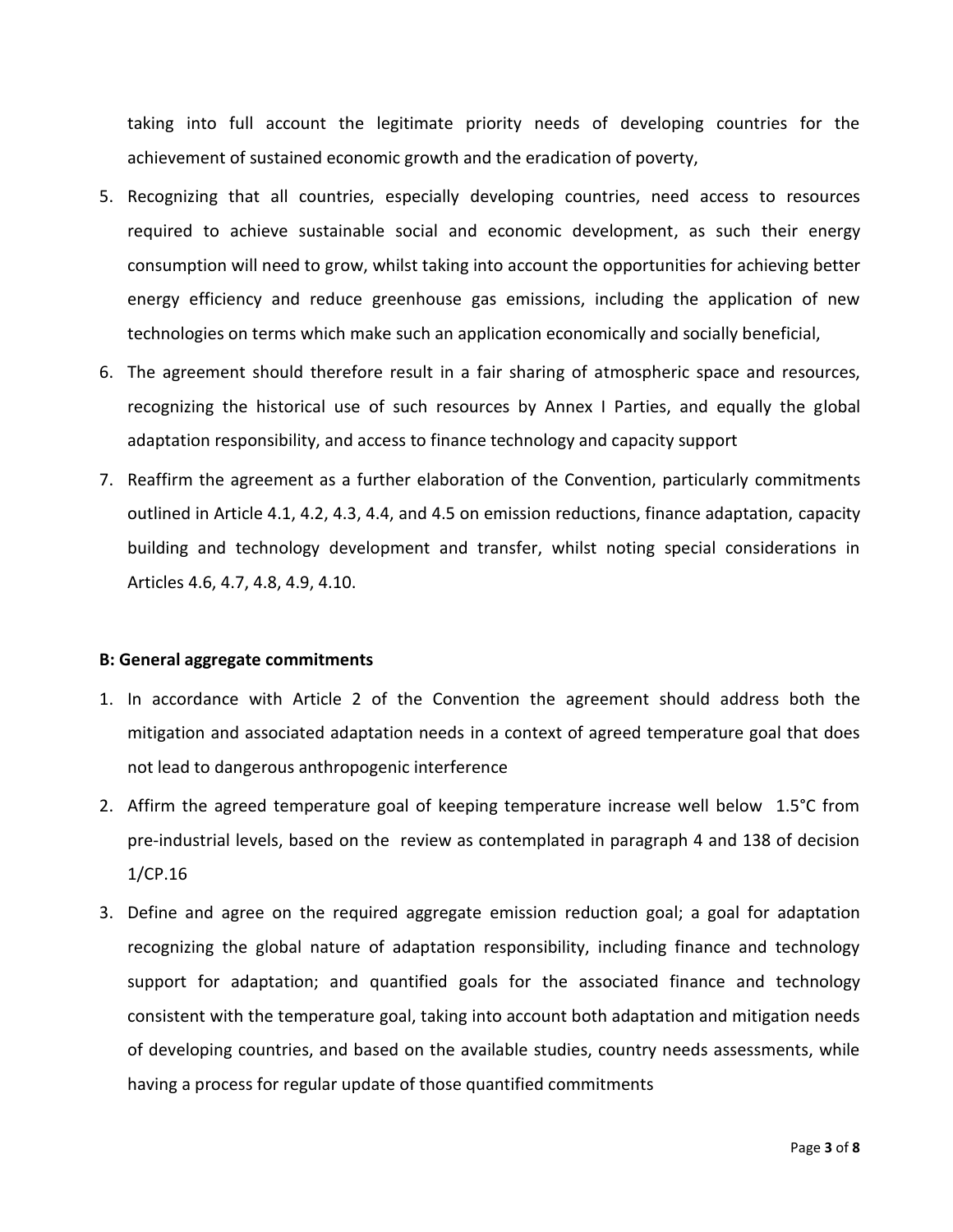4. Agree and define an ex-ante mechanism to facilitate fairness and adequacy of contributions by various Parties in accordance with their common but differentiated responsibilities and respective capabilities towards the achievement of the global goals, including to provisions of support provided by developed countries

### **C: Record of commitments by all Parties**

- 1. Recall the commitments provided for in Article 4 of the Convention, where all Parties commit to act in accordance with Article 4.1, whereas developed countries further undertake differentiated commitments in Articles 4.2 to 4.5, and taking into account the special circumstances provided for developing countries and economies in transition in Articles 4.6 to 4.10
- 2. Recall the differentiated commitments for developed countries in respect of quantified economy-wide emission reductions in Article 4.2, whilst Annex II Parties commit to finance and technology transfer to support developing country action in respect of mitigation and adaptation in Articles 4.3 and 4.5, and to assist developing countries in meeting the costs of adverse effects in Article 4.4.
- 3. Reiterate the linkage between level of action by developing countries and level of support provided by developed countries as per article 4.7 of the Convention
- 4. On adaptation,
	- a. Agree on how developing country commitments to adaptation in accordance with Article 4.1 will be reflected, building on existing mechanisms and processes for the National Adaptation Plans (NAPs) and National Adaptation Programme of Action (NAPAs), as well as an option for the recognition of such efforts towards the required global goal.
	- b. Agree on how developed country commitments in accordance with Article 4.1 should be reflected, further agree on how the obligation for adaptation support to developing countries by Annex II as set out in Articles 4.4, as well as Articles 4.3 and 4.5 relating to finance and technology, respectively, will be reflected in accordance with realizable temperature scenarios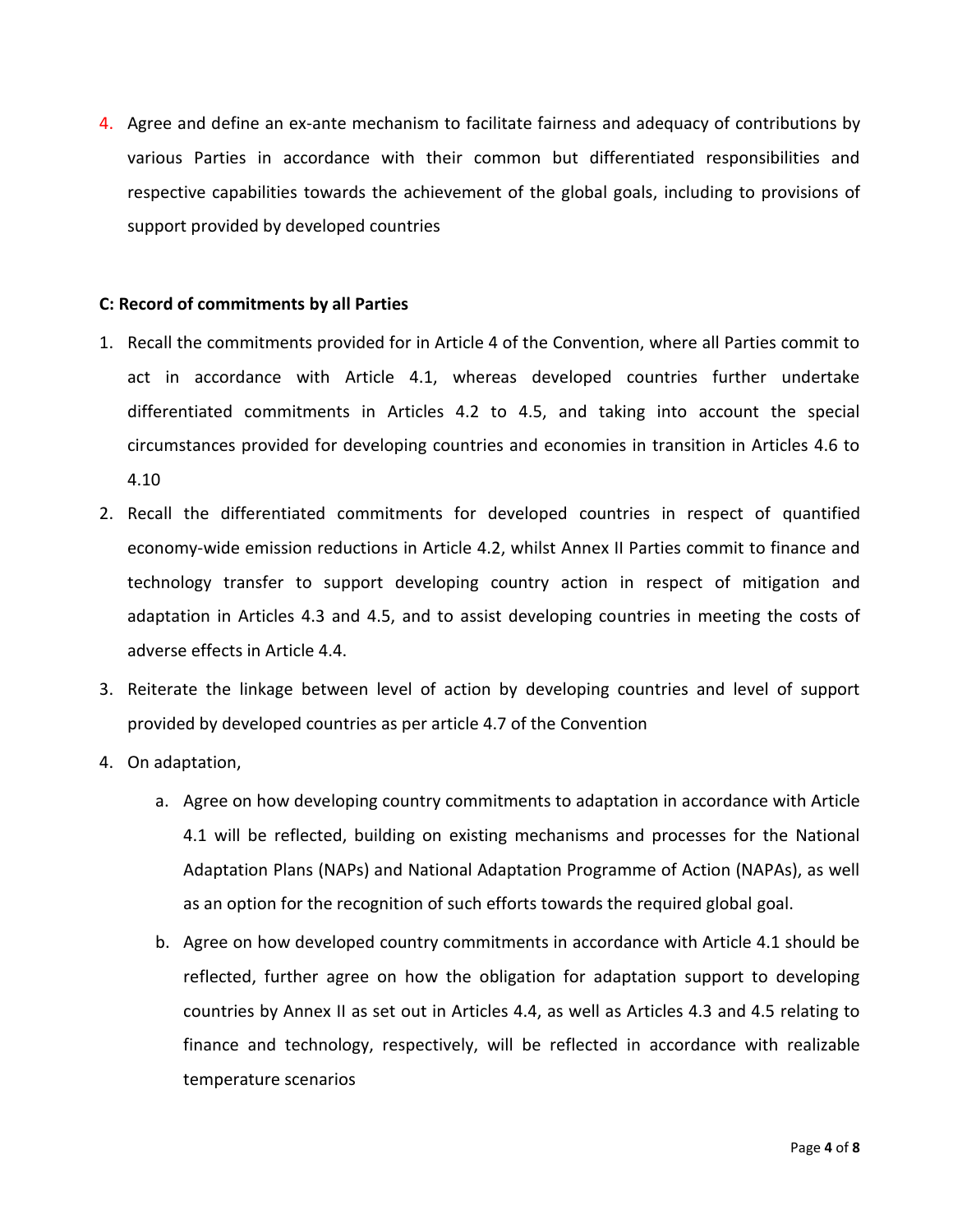- c. Define and provide further guidance for the Nairobi Work Programme, Adaptation Committee, and the Cancun Adaptation Framework, Loss and Damage Mechanism on how to integrate these into the Agreement and operationalise the agreed commitments on adaptation
- 5. On mitigation,
	- a. Agree on the form, type, process of presenting and assessing commitments for developed country Parties in accordance with Articles 3.1, and 4.2, reflecting sciencebased, economy-wide, and comparable absolute emission reduction commitments and how they will be reflected in the agreement, with provisions for counting, accounting, and building on existing rules under the Convention and its Kyoto Protocol
	- b. Agree on the form, type, sequencing and consideration of commitments for developing country Parties in accordance with Articles 4.1 and 4.7, and how they will be reflected in the agreement, with provisions for counting, accounting, and building on existing rules under the Convention
	- c. Building on the agreed outcome, and existing mechanisms under the Convention, agree on market and non-market mechanisms, LULUCF rules, implementation of REDD+, further guidance to the NAMA Registry, and a mechanism for Response Measures in order to enhance environmental integrity and understanding of effort under the agreement
- 6. On technology,
	- a. Agree on developing country obligations as outlined in Article 4.1 to cooperate in the development, application and diffusion, including transfer of technologies, building on the Technology Needs Assessments and Technology Action Plans for mitigation and adaptation, and the recognition of such actions
	- b. Agree on how developed country obligations to cooperate in the development, application, diffusion, and the transfer of technologies, including the specific obligations for transferring technologies in all relevant sectors as contemplated in Article 4.1 (c), for promoting, facilitating and financing the transfer of and access to technologies by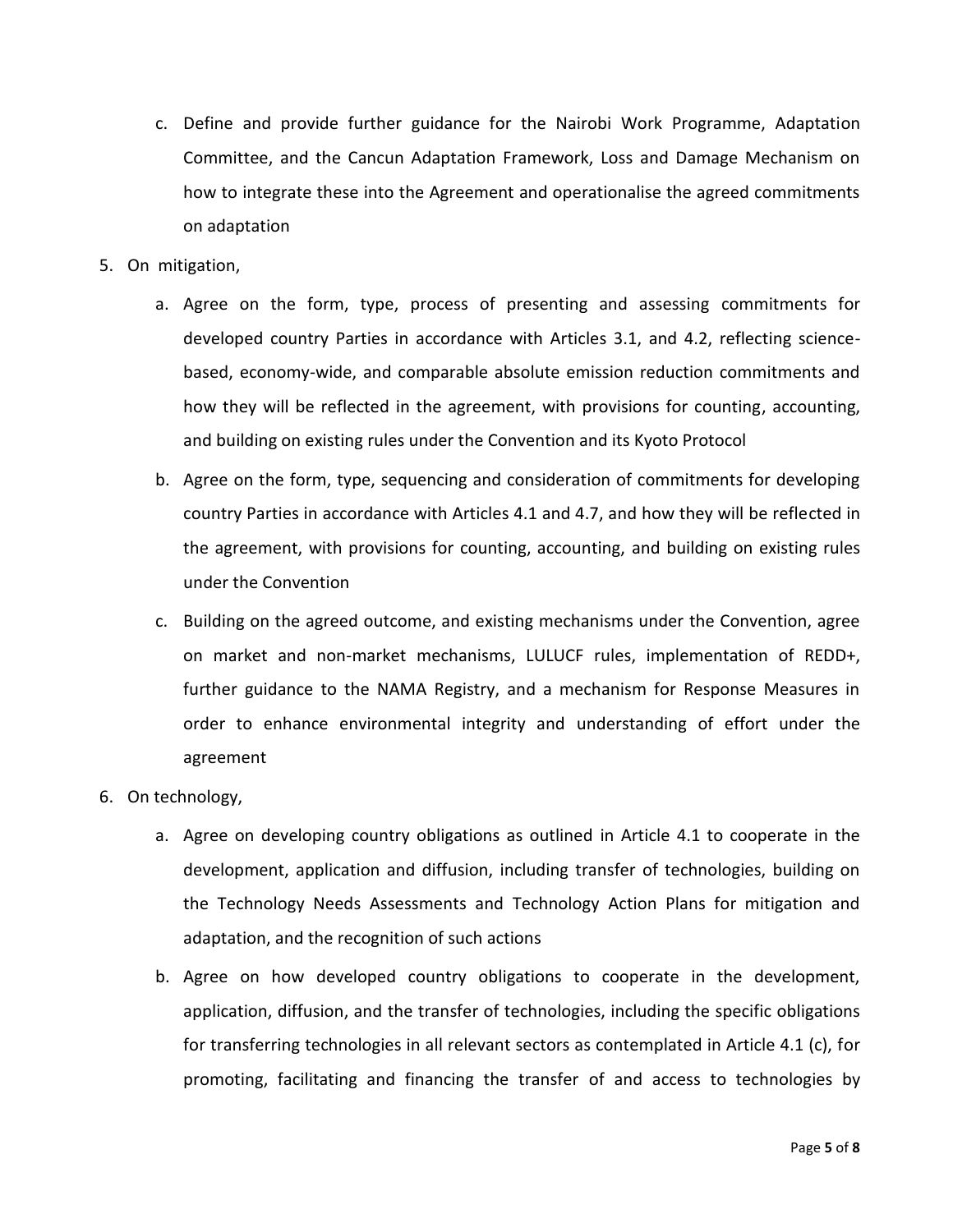developing countries, and for enhancing endogenous capacities and technologies in developing countries, as contemplated in Article 4.5, will be reflected in the agreement including accounting for such provision.

- c. Define and provide further guidance to the Technology Executive Committee, and the Climate Technology Center and Networks (CTCN), including its Advisory Board will support the operationalisation of these commitments and accounting
- 7. On finance,
	- a. Recall the provisions of the convention, in particular Articles 4.3, 4.4, 4.7 with respect to agreed full incremental costs to be provided by Annex II Parties for developing country actions under Article 4.1, full costs for reporting, and costs for adaptation, recognising that the extent to which developing countries can fulfil their commitments depends on effective provision of finance and technology support as per Article 4.7,
	- b. Define and agree on the various instruments for providing support from developed countries, including assessment of adequacy, country needs assessments as well as the counting and accounting rules for the different types of financial commitments
	- c. Define and agree on quantified targets for provisions of finance related to the agreed temperature goal and based on different sound reports and country needs assessments, with a process for review of adequacy and predictability and sustainability, while providing clarity on the burden sharing process between developed countries
	- d. Provide further guidance to the operating entities of the Finance Mechanism under the Convention, Standing Committee on Finance, Green Climate Fund, Adaptation Fund, and LDC Fund in respect of counting and accounting rules for obligatory support by developed countries and recognition of developing country contributions through cooperative actions
- 8. On capacity building,
	- a. Recall Decision 1/CP.17 which identified capacity building as important element of the 2015 Agreement, and Decision 2/CP.7 which created a platform for exchange of views on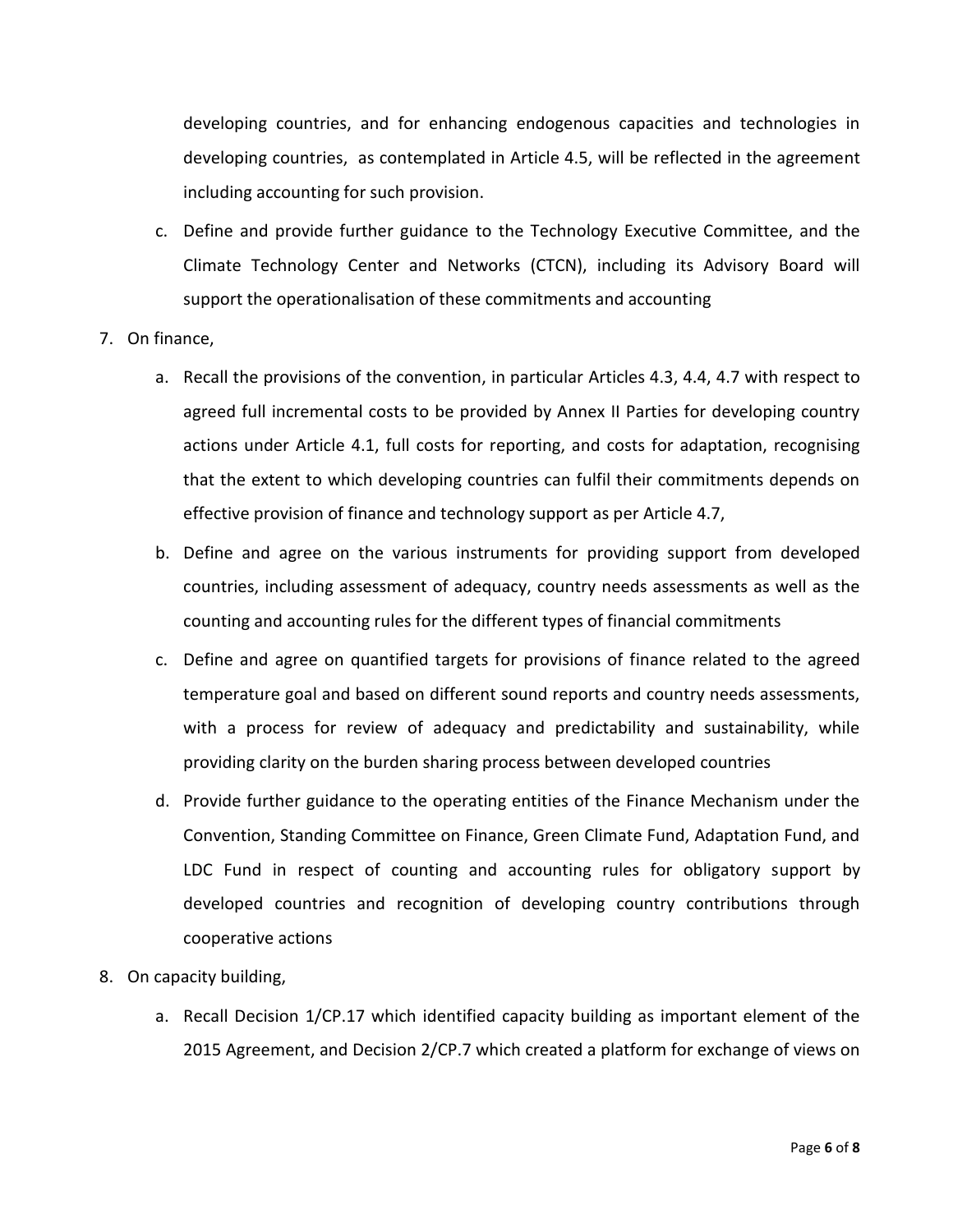how to address capacity needs of developing countries, provide for coherence between needs and implementation.

- b. Define a mechanism for capacity building under the Convention, which includes institutional arrangements such as a Capacity Building Committee to provide normative guidance to the Convention on capacity related issues, as such informs other mechanisms under the Convention
- a. Agree on measurement, reporting and verification of support received for capacity building against needs identified by Parties, and assessment of the effectiveness of implementing capacity building activities including clear performance indicators on an international level

### **D: Operational mechanisms**

- 1. Recall the various operational mechanisms under the Convention and their role in supporting the delivery of commitments by various Parties. These include the mechanisms for adaptation, finance, technology, capacity building, and the mitigation related instruments on markets, response measures, and transparency
- 2. Recall the ex-ante mechanism for the assessment of adequacy and fairness of contributions by Parties in B.4 above, including the necessary institutional arrangements for implementation

#### **E: Accountability, compliance and review provisions**

- 1. Recall agreement on reporting systems already agreed under the Convention, including National Communications, Biennial Update Reports, the International Assessment and Review and the International Consultation and Analysis as a sound platform for transparency in the agreement through facilitative compliance.
- 2. Define and provide further guidance to the operational mechanisms of the Convention in accordance with Article 12.1 and 12.2 on transparency in a differentiated manner, including provisions of Article 12.3 on the assessment of finance, technology and capacity building support